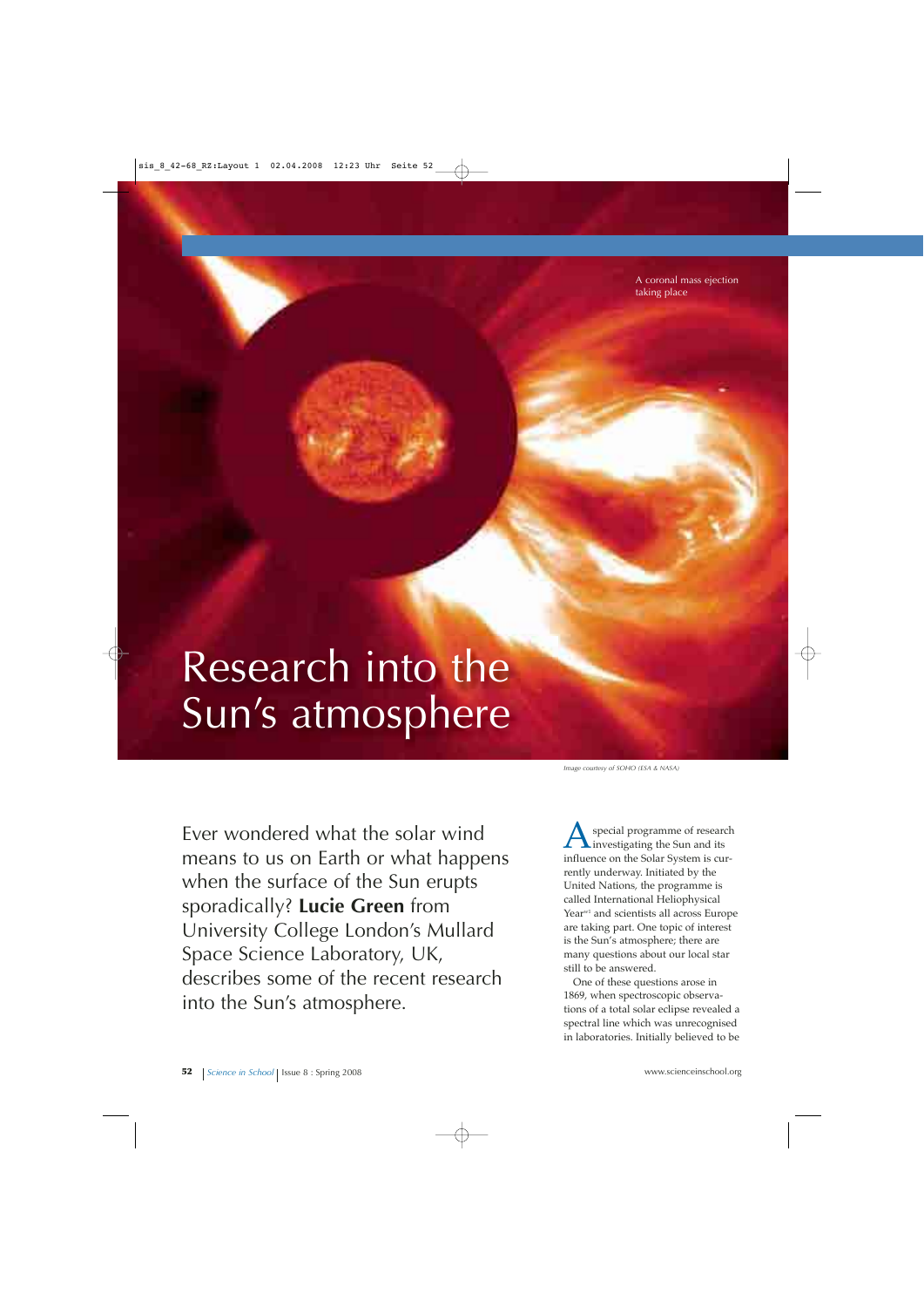## **Science topics**

a new element and provisionally named 'coronium', it was later found to be produced by highly ionised iron ions, which need very high temperatures (of about 1 million Kelvin) to form. This discovery in 1939 was the first indication that the gases in the solar atmosphere were much hotter than the surface temperature of 6000 Kelvin. This then presented a puzzle. As you move away from the heat source (the core of the Sun), the temperature should drop. This is the case until you reach the top of the photosphere, but then the temperature starts to increase with distance from the core. This goes against the second law of thermodynamics; a cooler body cannot heat a hotter one. The question then arises, what heats the solar corona? This is now known as the coronal heating problem.

Despite the discovery of the first coronal emission line at a visible wavelength, most of the emission from the corona is at ultraviolet and X-ray wavelengths. When the space era began in 1957, X-ray telescopes on rockets and satellites were able to collect data from outside the Earth's absorbing atmosphere and allowed scientists to start studying what processes are at work. Observations quickly showed that bright X-ray emission was seen in the regions of the Sun's atmosphere where the magnetic fields are the most concentrated. Is there a link between the magnetic fields and the heating?

Observations taken from spacecraft such as the European Space Agency/National Aeronautics and Space Administration SOHO mission in 1995 are being used to test a number of theories. The theories fall into two categories: stressing models in which energy is extracted from magnetic fields that thread the corona, and wave models in which energy is deposited by waves that propagate up from below. The favoured idea at the moment is that the energy is derived from the magnetic fields



The chromosphere taken with the SOHO spacecraft



The corona taken with the SOHO spacecraft



The structures in the solar atmosphere which are created by the magnetic fields

courtesy of

mage

which are constantly being jostled and moved around, but research is ongoing.

One consequence of the Sun's hot corona, along with its high thermal conductivity, is that it is constantly expanding into space. This expansion is called the solar wind and there are two types: the slow wind which travels at about 400 km/s and the fast solar wind which travels at about 800 km/s. Currently, neither the acceleration mechanisms nor the locations of these two types are really understood, but both are being investigated.

The solar wind blows over all the planets and other bodies in the Solar System. Some planets, like Earth, generate their own magnetic field: those that have either a core of molten iron (like Earth) or an atmosphere of hydrogen that is so compressed that it acts like a metal (like Jupiter). This forms a magnetic bubble around the planet, around which the solar wind normally flows. The planet and its magnetic field act like a boulder in a river, deflecting the stream. However, the solar wind carries with it a magnetic field and if this has a strong southward orientation, it lines up with Earth's magnetic field. During these times, enhanced auroral displays (the Northern and Southern Lights) are produced. Work is being carried out to determine how the energy from the solar wind is transferred into the Earth's magnetic field and atmosphere. Research is also being carried out to see how the solar wind affects planets without a magnetic field. For example, the Venus Express mission is currently in orbit around Venus and is measuring the erosion of the Venusian atmosphere by the solar wind.

The most dramatic form of activity that takes place in the Sun's atmosphere are huge eruptions of plasma and magnetic field known as coronal mass ejections, or CMEs. Originally discovered in the 1970s, it has since been shown that their frequency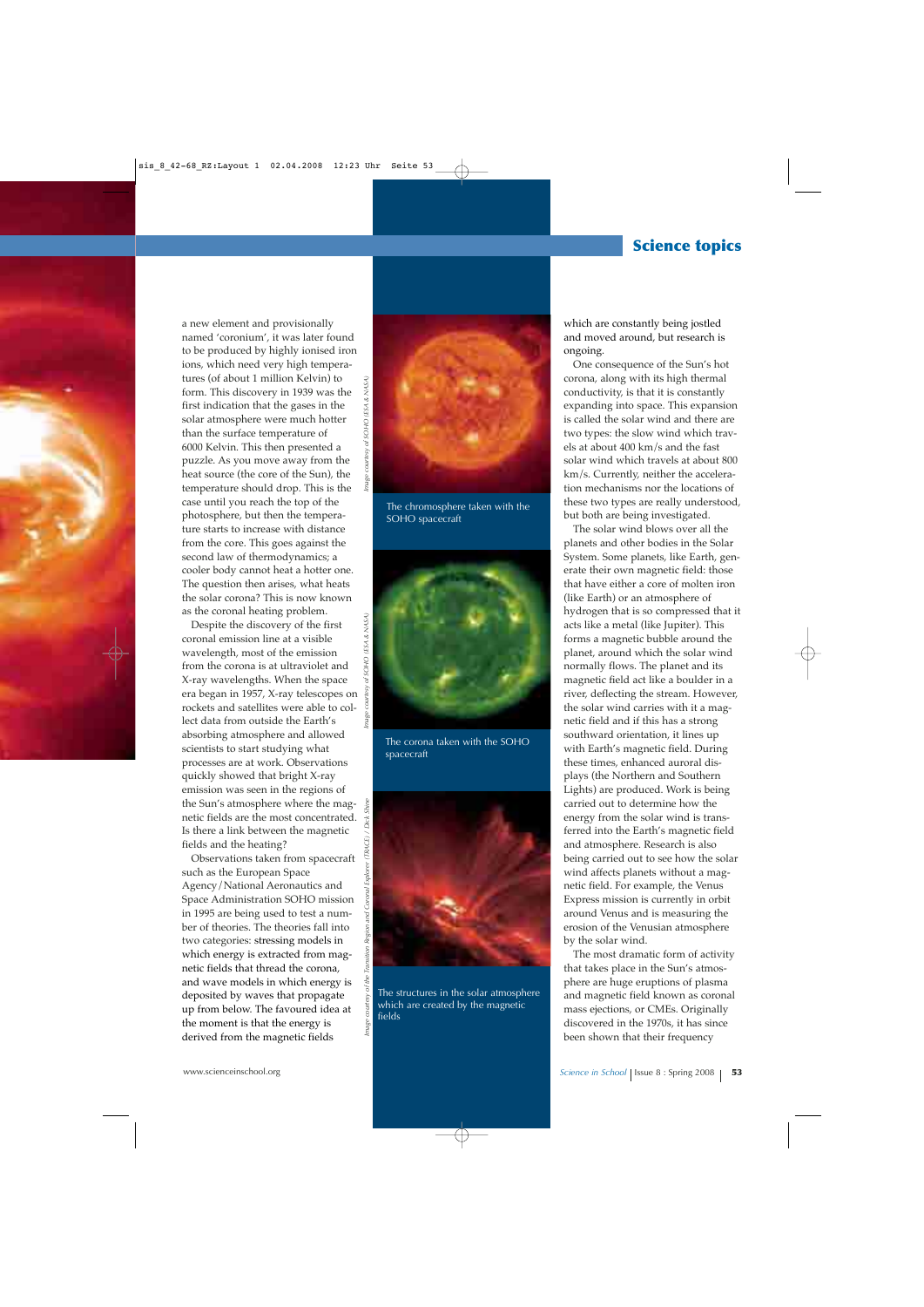

A solar flare taking place in the Sun's atmosphere

varies cyclically (with what is known as the solar cycle): CMEs occur a minimum of once every three days, and a maximum of three to five times per day. These eruptions can be directed towards Earth and, just like with the solar wind, a connection to Earth's

magnetic field can be made. Under these conditions, severe consequences are felt on Earth; heating and expansion of the Earth's atmosphere leads to changes in satellite orbits. The very real effect of CMEs makes them incredibly interesting to study and

there is currently a fleet of spacecraft observing the Sun and Earth to do just this.

The cause of CMEs is known to be related to the Sun's magnetic fields, which are created by electric currents in what is called the solar dynamo,